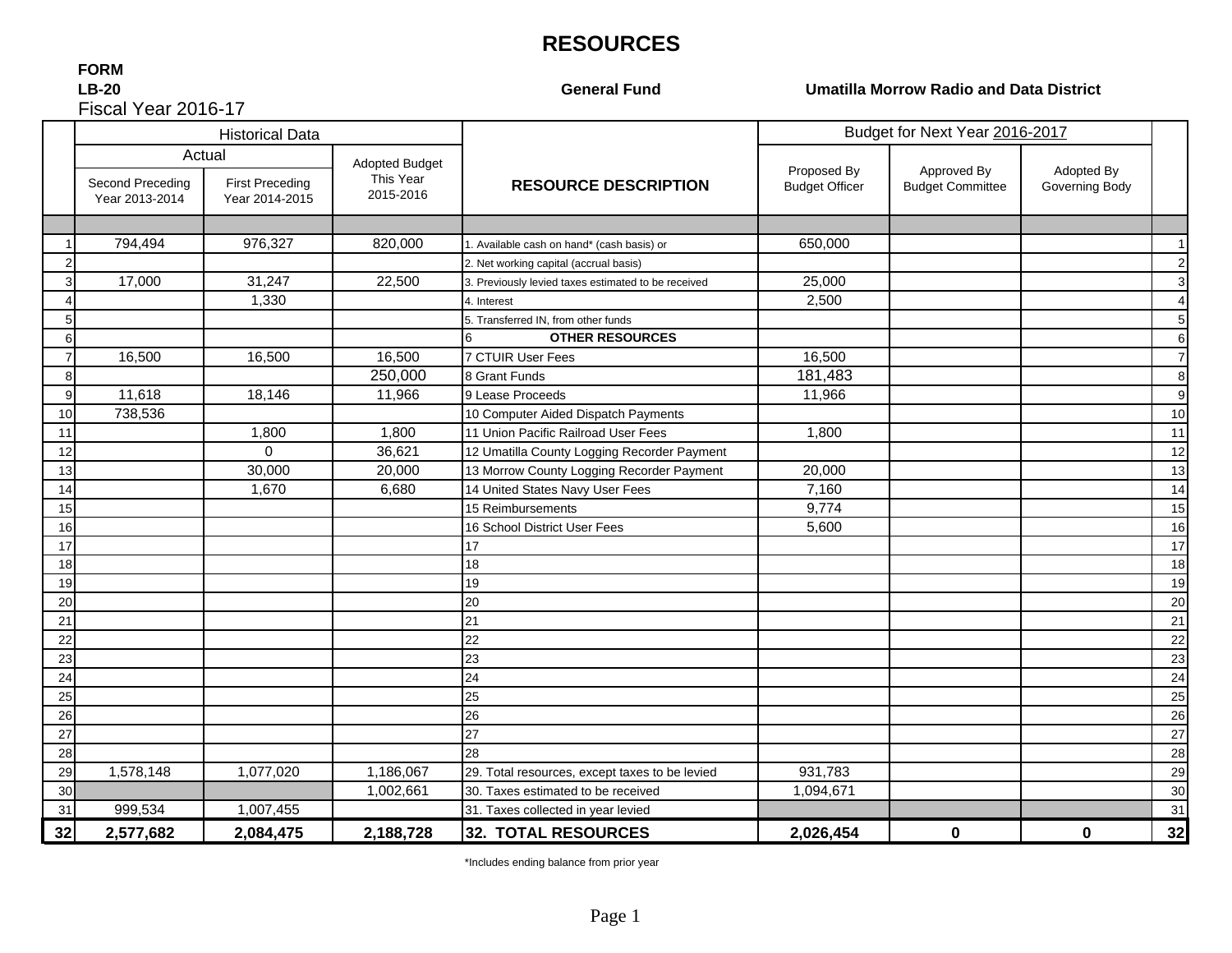#### **REQUIREMENTS SUMMARY**

## **FORM**

#### **LB-30**

Fiscal Year 2016-17

#### ALLOCATED TO AN ORGANIZATIONAL UNIT OR PROGRAM

General Fund Umatilla Morrow Radio & Data District

|                  |                  | <b>Historical Data</b> |                |                                                                                                                | Budget For Next Year 2016-2017 |                         |                |                 |
|------------------|------------------|------------------------|----------------|----------------------------------------------------------------------------------------------------------------|--------------------------------|-------------------------|----------------|-----------------|
|                  |                  | <b>Actual</b>          | Adopted Budget | <b>EXPENDITURE DESCRIPTION</b>                                                                                 |                                |                         |                |                 |
|                  | Second Preceding | <b>First Preceding</b> | This Year      |                                                                                                                | Proprosed By                   | Approved By             | Adopted By     |                 |
|                  | 2013-2014        | 2014-2015              | 2015-2016      |                                                                                                                | <b>Budget Officer</b>          | <b>Budget Committee</b> | Governing Body |                 |
|                  |                  |                        |                | PERSONNEL SERVICES                                                                                             |                                |                         |                |                 |
|                  | 83,430           | 83,430                 | 83,430         | 1 District Administrator                                                                                       | 85,932                         | 0                       | 0              | $\overline{1}$  |
| $\overline{2}$   | 41,200           | 41,200                 | 43,930         | 2 Administrative/Technical Assistant                                                                           | 43,930                         | $\overline{0}$          | $\mathbf 0$    | $\overline{2}$  |
| 3                | 17,000           | 68,000                 | 72,855         | 3 Communications Technician                                                                                    | 74,626                         | $\mathbf 0$             | $\mathbf 0$    | 3               |
| 4                | 46,079           | 50,818                 | 51,800         | 4 Payroll Taxes                                                                                                | 28,000                         | $\overline{0}$          | $\overline{0}$ | $\overline{4}$  |
| 5 <sup>1</sup>   | 17,353           | 23,404                 | 38,000         | 5 PERS                                                                                                         | 29,000                         | $\mathbf 0$             | $\mathbf 0$    | 5               |
| $6 \overline{6}$ | 29,063           | 46,988                 | 58,800         | 6 Medical                                                                                                      | 58,800                         | $\overline{0}$          | $\overline{0}$ | $6\phantom{1}6$ |
| $\overline{7}$   | 3,448            | 6,282                  | 6,400          | 7 Workers Comp                                                                                                 | 7,000                          | $\mathbf 0$             | $\mathbf 0$    | $\overline{7}$  |
| 8                | 288              | 386                    | 450            | 8 Life Insurance                                                                                               | 500                            | 0                       | $\mathbf 0$    | 8               |
| 9                | 594              | 1,006                  | 1,050          | 9 Long Term Disability Insurance                                                                               | 1,100                          | 0                       | $\Omega$       | 9               |
| 10               |                  |                        |                | 10                                                                                                             |                                |                         |                | 10              |
|                  |                  |                        |                |                                                                                                                |                                |                         |                |                 |
| 11               | 238,455          | 321,514                | 356,715        | 11 TOTAL PERSONAL SERVICES                                                                                     | 328,888                        | 0                       | 0              | 11              |
|                  | $\mathbf 2$      | $\mathbf{2}$           | $\mathbf{2}$   | <b>Total Full-Time Equivalent (FTE)</b>                                                                        | 3                              | 3                       | 3              |                 |
|                  |                  |                        |                | <b>MATERIALS AND SERVICES</b>                                                                                  |                                |                         |                |                 |
| 12               | 969,491          | 152,691                | 237,500        | <b>12 ADMINISTRATION</b>                                                                                       | 248,300                        | 0                       | $\mathbf 0$    | 12              |
| 13               | 62,142           | 58,335                 | 362,000        | <b>13 FACILITIES</b>                                                                                           | 517,000                        | $\overline{0}$          | $\mathbf 0$    | 13              |
| 14               |                  |                        |                | 14                                                                                                             |                                |                         |                | 14              |
| 15               |                  |                        |                | 15                                                                                                             |                                |                         |                | 15              |
|                  |                  |                        |                |                                                                                                                | 765,300                        |                         |                |                 |
| 16               | 1,031,633        | 211,026                | 599,500        | <b>16 TOTAL MATERIALS AND SERVICES</b>                                                                         |                                | 0                       | $\mathbf 0$    | 16              |
|                  |                  |                        |                | <b>CAPITAL OUTLAY</b>                                                                                          |                                |                         |                |                 |
| 17               | 30,447           | 80,296                 | 373,000        | <b>17 EQUIPMENT</b>                                                                                            | 339,483                        | $\mathbf 0$             | $\mathbf 0$    | 17              |
| 18               | 314,607          | 5,698                  | 21,113         | 18 Infrastructure and Equipment Replacement                                                                    | 396,450                        | $\mathbf 0$             | $\mathbf 0$    | 18              |
| 19               |                  |                        |                | 19                                                                                                             |                                |                         |                | 19              |
| 20               |                  |                        |                | 20                                                                                                             |                                |                         |                | 20              |
| 21               |                  |                        |                | 21                                                                                                             |                                |                         |                | 21              |
|                  |                  |                        |                |                                                                                                                |                                |                         |                |                 |
| 22               | 345,054          | 85,994                 | 394,113        | <b>22 TOTAL CAPITAL OUTLAY</b>                                                                                 | 735,933                        | 0                       | $\mathbf 0$    | 22              |
|                  |                  |                        |                |                                                                                                                |                                |                         |                |                 |
| 23               | 1,615,142        |                        |                | 23 ORGANIZATIONAL UNIT / ACTIVITY TOTAL<br>REQUIREMENTS FOR OTHER ORG. UNITS OR PROGRAMS (from other LB-30A's) |                                |                         |                |                 |
| 23               |                  |                        |                | 24                                                                                                             |                                |                         |                | 23              |
| 24               |                  |                        |                | 25                                                                                                             |                                |                         |                | 24              |
| 25               |                  |                        |                | 26                                                                                                             |                                |                         |                | 25              |
| 26               |                  |                        |                | 27                                                                                                             |                                |                         |                | 26              |
| 27               |                  |                        |                | 28                                                                                                             |                                |                         |                | 27              |
|                  |                  |                        |                |                                                                                                                |                                |                         |                |                 |
| 28               | 1,615,142        | 618,534                | 1,350,328      | 29 TOTAL ORG./PROG. REQUIREMENTS                                                                               | 1,830,121                      | 0                       | 0              | 28              |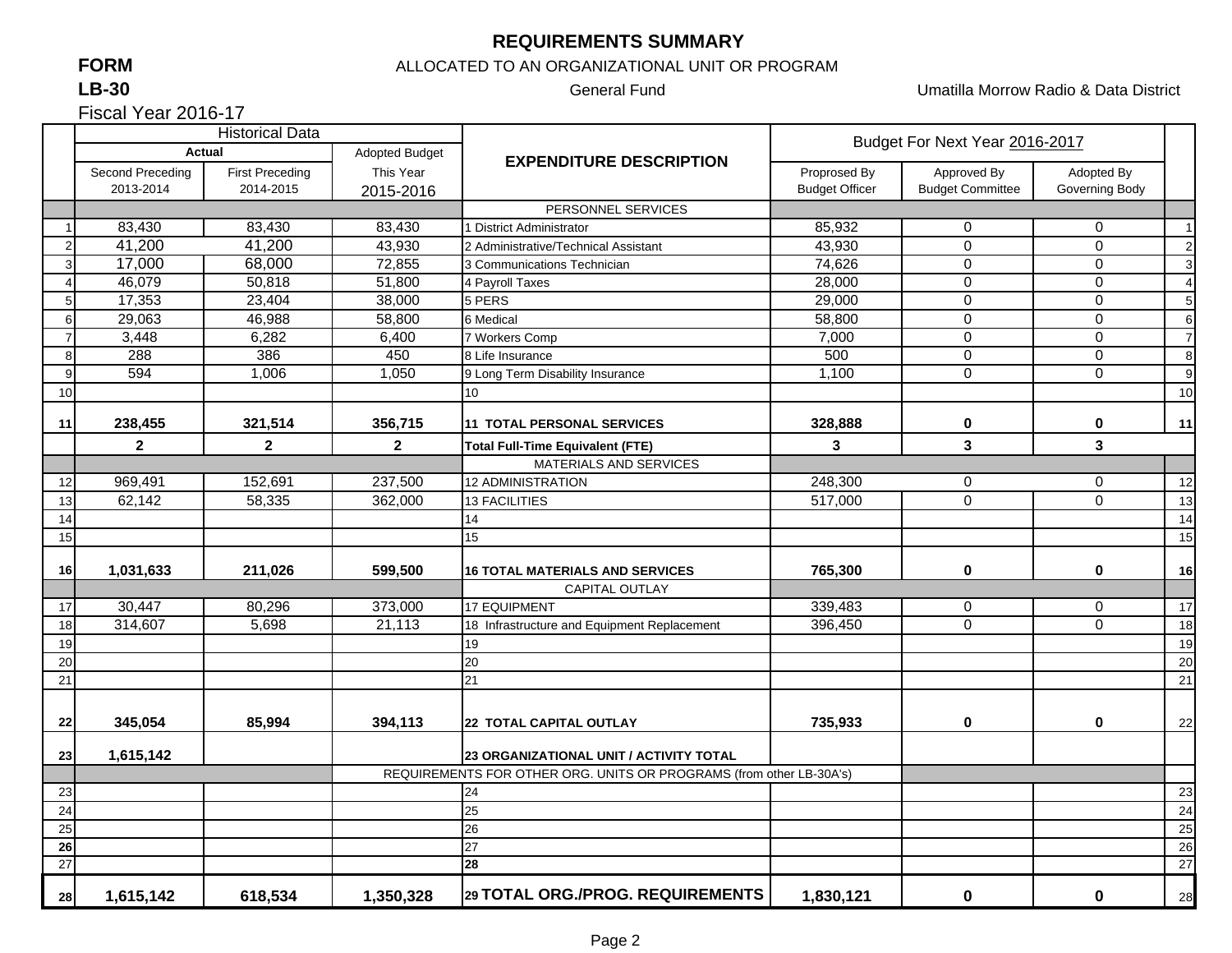### **REQUIREMENTS SUMMARY**

**FORM**

## NOT ALLOCATED TO AN ORGANIZATIONAL UNIT OR PROGRAM

**LB-30**

General Fund Umatilla Morrow Radio & Data District

Fiscal Year 2016-17

|                 |                  |                        | <b>Historical Data</b> |                                                  | Budget For Next Year 2016-2017 |                         |                         |                         |
|-----------------|------------------|------------------------|------------------------|--------------------------------------------------|--------------------------------|-------------------------|-------------------------|-------------------------|
|                 | <b>Actual</b>    |                        | Adopted Budget         | <b>REQUIREMENTS DESCRIPTION</b>                  |                                |                         |                         |                         |
|                 | Second Preceding | <b>First Preceding</b> | This Year              |                                                  | Proprosed By                   | Approved By             | Adopted By              |                         |
|                 | 2013-2014        | 2014-2015              | 2015-2016              |                                                  | <b>Budget Officer</b>          | <b>Budget Committee</b> | Governing Body          |                         |
|                 |                  |                        |                        | PERSONNEL SERVICES NOT ALLOCATED                 |                                |                         |                         |                         |
|                 | 70,000           | 94,000                 | 94,000                 | 1 Unappropriated Ending Balance                  | 108,533                        | 0                       | 0                       |                         |
|                 | 70,000           | 94,000                 | 94,000                 | 2 TOTAL PERSONAL SERVICES                        | 108,533                        | $\mathbf 0$             | $\mathbf 0$             | $\mathbf{2}$            |
|                 | 3                | 3                      | 3                      | <b>Total Full-Time Equivalent (FTE)</b>          |                                |                         |                         | $\overline{\mathbf{3}}$ |
|                 |                  |                        |                        | MATERIALS AND SERVICES NOT ALLOCATED             |                                |                         |                         |                         |
|                 | 27,850           | 11,000                 | 11,000                 | 3 ADMINISTRATION - Unappropriated Ending Balance | 11,000                         | 0                       | 0                       | $\overline{4}$          |
|                 | 10,000           | 10,000                 | 10,000                 | 4 FACILITIES - Unappropriated Ending Balance     | 10,000                         | $\Omega$                | 0                       | 5                       |
| 61              | 37,850           | 21,000                 | 21,000                 | <b>5 TOTAL MATERIALS AND SERVICES</b>            | 21,000                         | $\mathbf{0}$            | $\mathbf 0$             | $6\phantom{a}$          |
|                 |                  |                        |                        | CAPITAL OUTLAY NOT ALLOCATED                     |                                |                         |                         |                         |
|                 |                  | 327,220                | $\mathbf 0$            | 6 Infrastructure & Equipment Replacement         | $\mathbf 0$                    | 0                       | 0                       | 7 <sup>1</sup>          |
| 8               |                  |                        |                        |                                                  |                                |                         |                         | $\bf8$                  |
| 91              | $\mathbf 0$      | 327,220                | $\mathbf 0$            | <b>8 TOTAL CAPITAL OUTLAY</b>                    | 0                              | $\mathbf 0$             | $\mathbf 0$             | $\boldsymbol{9}$        |
|                 |                  |                        |                        | <b>DEBT SERVICE</b>                              |                                |                         |                         |                         |
| 10              | 28               | 661,440                | 633,000                | 9 Debt Payments                                  | 1,000                          |                         |                         | 10                      |
| 11              |                  |                        |                        | 10                                               |                                |                         |                         | 11                      |
| 12              | 31,723           | 661,440                | 633,000                | <b>11 TOTAL DEBT SERVICE</b>                     | 1,000                          | $\mathbf{0}$            | $\mathbf{0}$            | 12                      |
|                 |                  |                        |                        | <b>SPECIAL PAYMENTS</b>                          |                                |                         |                         |                         |
| 13              |                  |                        |                        | 12                                               |                                |                         |                         | 13                      |
| 14              | $\mathbf{0}$     | $\mathbf 0$            | $\mathbf 0$            | <b>13 TOTAL SPECIAL PAYMENTS</b>                 | $\mathbf 0$                    | $\mathbf 0$             | $\mathbf 0$             | 14                      |
|                 |                  |                        |                        | <b>INTERFUND TRANSFERS</b>                       |                                |                         |                         |                         |
| 15              |                  |                        |                        | 14                                               |                                |                         |                         | 15                      |
| 16 <sup>l</sup> | $\bf{0}$         | $\mathbf 0$            | $\bf{0}$               | <b>15 TOTAL INTERFUND TRANSFERS</b>              | 0                              | $\mathbf{0}$            | 0                       | 16                      |
|                 |                  |                        |                        | OPERATING CONTINGENCY                            |                                |                         |                         |                         |
| 17              | 61,800           | 61,800                 | 61,800                 | <b>16 TOTAL OPERATING CONTINGENCY</b>            | 61,800                         | 0                       | $\mathbf 0$             | 17                      |
| 18              | 107,850          | 1,097,660              | 773,577                | 17 Total Requirements Not Allocated              | 130,533                        | 0                       | 0                       | 18                      |
| 19              | 1,615,142        | 618,534                | 1,260,359              | 18 Total Org. Unit/Prog. Requirements (LB-30A)   | 1,830,121                      | 0                       | 0                       | 19                      |
| 20              | $\Omega$         | $\Omega$               | $\Omega$               | 19 Reserved for future expenditure               | $\Omega$                       | 0                       | 0                       | 20                      |
| 21              | 899,754          | 976,327                |                        | 20 Ending Balance (prior years)                  |                                |                         |                         | 21                      |
| 22              |                  |                        | 4,000                  | 21 UNAPPROPRIATED ENDING FUND BALANCE            | 4,000                          | 0                       | 0                       | 22                      |
| 23              | 2,684,546        | 2,754,321              | 2,099,736              | <b>TOTAL REQUIREMENTS</b><br>22                  | 2,026,454                      | $\overline{\mathbf{0}}$ | $\overline{\mathbf{0}}$ | 23                      |

150-504-030 (Rev 10/14)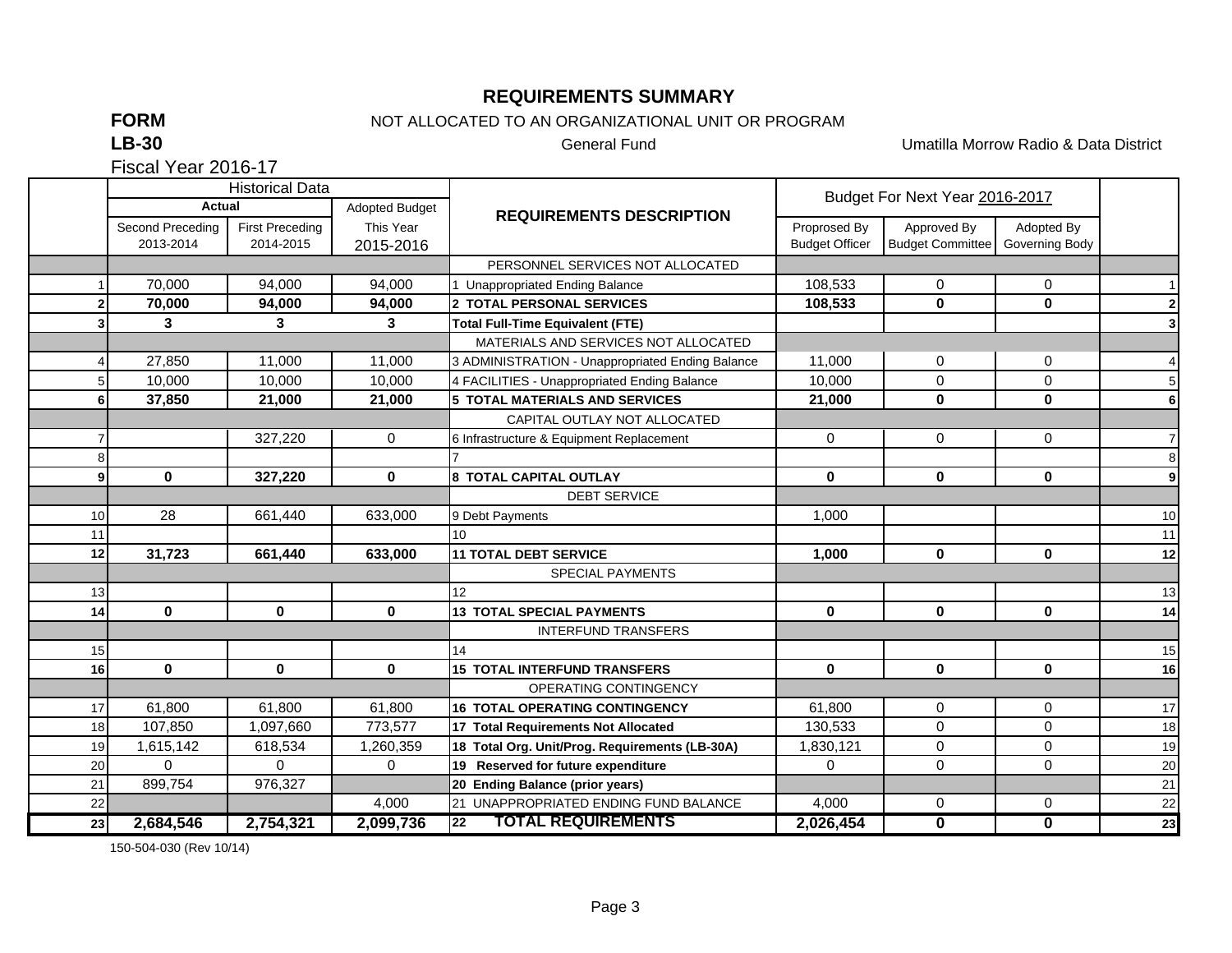## **DETAILED REQUIREMENTS**

Umatilla Morrow Radio & Data District

**FORMLB-31**

#### Personnel Services General Fund

|                         | Fiscal Year 2016-17 |                                  |                             | <b>General Fund</b>                           |                |                         |                       |                                |                |                 |
|-------------------------|---------------------|----------------------------------|-----------------------------|-----------------------------------------------|----------------|-------------------------|-----------------------|--------------------------------|----------------|-----------------|
|                         |                     | <b>Historical Data</b><br>Actual |                             |                                               | Number of      |                         |                       | Budget for Next Year 2016-2017 |                |                 |
|                         | Second Preceding    | <b>First Preceding</b>           | Adopted Budget<br>This Year | <b>REQUIREMENTS DESCRIPTION</b>               | Employ-        |                         | Proposed by           | Approved by                    | Adopted by     |                 |
|                         | 2013-2014           | 2014-2015                        | 2015-2016                   |                                               | ees            | Range*                  | <b>Budget Officer</b> | <b>Budget Committee</b>        | Governing Body |                 |
| $\mathbf{1}$            |                     |                                  |                             | 1 PERSONNEL SERVICES                          |                |                         |                       |                                |                | $\overline{1}$  |
| $\overline{c}$          | 83,430              | 83,430                           |                             | 83,430 2 District Administrator               |                |                         | 85,932                |                                |                | $\overline{2}$  |
| $\mathbf{3}$            | 41,200              | 41,200                           |                             | 43,930 3 Administrative/Technical Assistant   |                | 3                       | 43,930                |                                |                | $\mathbf{3}$    |
| $\overline{\mathbf{4}}$ | 17,000              | 68,000                           |                             | 72,855 4 Communications Technician            |                | $\overline{\mathbf{4}}$ | 74,626                |                                |                | $\overline{4}$  |
| $\mathbf 5$             | 46,079              | 50,818                           |                             | 51,800 5 Payroll Taxes                        |                |                         | 28,000                |                                |                | 5               |
| $\,6\,$                 | 17,353              | 23,404                           |                             | 38,000 6 PERS                                 |                |                         | 29,000                |                                |                | $\,6$           |
| $\overline{7}$          | 29,063              | 46,988                           |                             | 58,800 7 Medical                              |                |                         | 58,800                |                                |                | $\overline{7}$  |
| $\bf8$                  | 3,448               | 6,282                            |                             | 6,400 8 Workers Comp                          |                |                         | 7,000                 |                                |                | 8               |
| $\overline{9}$          | 288                 | 386                              |                             | 450 9 Life Insurance                          |                |                         | 500                   |                                |                | 9               |
| 10                      | 594                 | 1,006                            |                             | 1,050 10 Long Term Disability Insurance       |                |                         | 1,100                 |                                |                | 10              |
| 11                      |                     |                                  |                             | 11                                            |                |                         |                       |                                |                | 11              |
| 12                      |                     |                                  |                             | 12                                            |                |                         |                       |                                |                | 12              |
| 13                      |                     |                                  |                             | 13                                            |                |                         |                       |                                |                | 13              |
| 14                      |                     |                                  |                             | 14                                            |                |                         |                       |                                |                | 14              |
| 15                      |                     |                                  |                             | 15                                            |                |                         |                       |                                |                | 15              |
| 16                      |                     |                                  |                             | 16                                            |                |                         |                       |                                |                | 16              |
| 17                      |                     |                                  |                             | 17                                            |                |                         |                       |                                |                | 17              |
| 18                      |                     |                                  |                             | 18                                            |                |                         |                       |                                |                | 18              |
| 19                      |                     |                                  |                             | 19                                            |                |                         |                       |                                |                | 19              |
| 20                      |                     |                                  |                             | 20                                            |                |                         |                       |                                |                | 20              |
| 21                      |                     |                                  |                             | 21                                            |                |                         |                       |                                |                | 21              |
| 22                      |                     |                                  |                             | 22                                            |                |                         |                       |                                |                | 22              |
| 23                      |                     |                                  |                             | 23                                            |                |                         |                       |                                |                | 23              |
| $\overline{24}$         |                     |                                  |                             | 24                                            |                |                         |                       |                                |                | $\overline{24}$ |
| $\frac{25}{26}$         |                     |                                  |                             | 25                                            |                |                         |                       |                                |                | 25              |
|                         |                     |                                  |                             | 26                                            |                |                         |                       |                                |                | 26              |
| $\frac{12}{28}$         |                     |                                  |                             | 27                                            |                |                         |                       |                                |                | 27              |
|                         |                     |                                  |                             | 28                                            |                |                         |                       |                                |                | 28              |
| $\frac{1}{29}$          |                     |                                  |                             | 29                                            |                |                         |                       |                                |                | 29              |
| 30                      | 238,455             | 321,514                          |                             | 356,715 30 TOTALS                             | 3 <sup>1</sup> |                         | 328,888               |                                |                | 30              |
| 31                      | 18,339              | 18,339                           |                             | 31 Ending balance (prior years)               |                |                         |                       |                                |                | 31              |
| 32                      | 70,000              | 70,000                           |                             | 118,600 32 UNAPPROPRIATED ENDING FUND BALANCE |                |                         | 108,533               |                                |                | 32              |
| 33                      | 326,794             | 409,853                          |                             | 475,315 33 TOTAL REQUIREMENTS                 |                |                         | 437,421               |                                |                | 33              |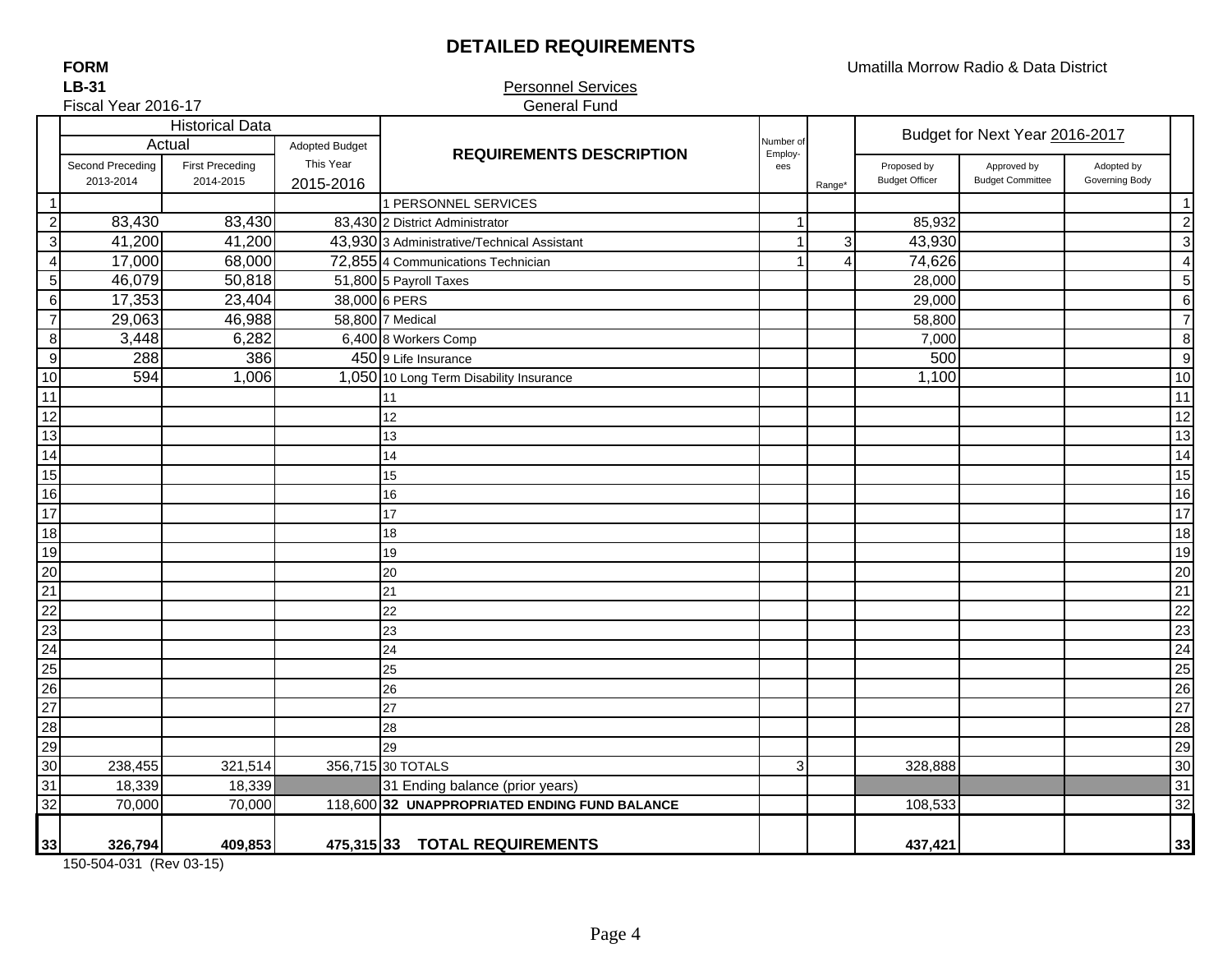## **DETAILED REQUIREMENTS**

Materials and Services Umatilla Morrow Radio & Data District

Fiscal Year 2016-17

**FORMLB-31**

# General Fund

|                  |                               | <b>Historical Data</b>              |                        |                                              |                                      | Budget for Next Year 2016-2017         |                              |                |  |
|------------------|-------------------------------|-------------------------------------|------------------------|----------------------------------------------|--------------------------------------|----------------------------------------|------------------------------|----------------|--|
|                  | Actual                        |                                     | <b>Adopted Budget</b>  | <b>REQUIREMENTS DESCRIPTION</b>              |                                      |                                        |                              |                |  |
|                  | Second Preceding<br>2013-2014 | <b>First Preceding</b><br>2014-2015 | This Year<br>2015-2016 |                                              | Proposed by<br><b>Budget Officer</b> | Approved by<br><b>Budget Committee</b> | Adopted by<br>Governing Body |                |  |
|                  |                               |                                     |                        | 1 MATERIALS AND SERVICES                     |                                      |                                        |                              | $\mathbf{1}$   |  |
| $\sqrt{2}$       | 1,290                         | 6,706                               |                        | 10,000 2 Professional Services               | 10,000                               |                                        |                              | $\overline{c}$ |  |
| $\mathbf{3}$     | 122,173                       | 55,270                              |                        | 70,000 3 Voice System Maintenance            | 70,000                               |                                        |                              | $\mathbf 3$    |  |
| $\overline{4}$   | 12,567                        | 475                                 |                        | 1,700 4 IT Sevices                           | 1,700                                |                                        |                              | $\overline{4}$ |  |
| $\sqrt{5}$       | 23,134                        | 2,518                               |                        | 10,000 5 Microwave System Maintenance        | 13,000                               |                                        |                              | 5              |  |
| $\,6$            | 9,494                         | 8,885                               |                        | 15,000 6 Subscriber Unit Maintenance         | 15,000                               |                                        |                              | 6              |  |
| $\overline{7}$   | 3,709                         | 4,650                               |                        | 5,000 7 Office Supplies and Maintenance      | 7,000                                |                                        |                              | $\overline{7}$ |  |
| $\,8\,$          | 763                           | 911                                 |                        | 1,500 8 Notifications and Publication        | 1,500                                |                                        |                              | 8              |  |
| $\boldsymbol{9}$ | 17,932                        | 10,555                              |                        | 25,000 9 Training/Travel                     | 25,000                               |                                        |                              | $9\,$          |  |
| $10$             | 9,000                         | 9,000                               |                        | 9,000 10 Office Space Rent                   | 13,400                               |                                        |                              | 10             |  |
| 11               | 27                            | 1,198                               |                        | 1,200 11 Dues/Fees                           | 1,200                                |                                        |                              | 11             |  |
| 12               | $\Omega$                      | 500                                 |                        | 600 12 Subscriber Unit Software Maintenance  | 600                                  |                                        |                              | 12             |  |
| 13               | 28,849                        | 27,885                              |                        | 31,000 13 Insurance/ Board Bonding           | 32,000                               |                                        |                              | 13             |  |
| 14               | 6,000                         | 6,100                               |                        | 6,000 14 Annual Audit                        | 6,300                                |                                        |                              | 14             |  |
| 15               | 6,212                         | 601                                 |                        | 3,800 15 Elections                           | 3,900                                |                                        |                              | 15             |  |
| 16               | 1,926                         | 2,212                               |                        | 2,500 16 Cell Phone and Data Card            | 2,500                                |                                        |                              | 16             |  |
| 17               | 454                           | 138                                 |                        | 900 17 Protective Clothing and Equipment     | 900                                  |                                        |                              | 17             |  |
| 18               |                               | 2,624                               |                        | 4,500 18 Test Equipment Maintenance          | 4,500                                |                                        |                              | 18             |  |
| 19               | 6,658                         | 7,768                               |                        | 29,000 19 Vehicle Expenses                   | 29,000                               |                                        |                              | 19             |  |
| 20               | $\Omega$                      | 120                                 |                        | 5,000 20 Legal Expenses                      | 5,000                                |                                        |                              | 20             |  |
| 21               | 337                           | 124                                 |                        | 1,000 21 Board Expenses                      | 1,000                                |                                        |                              | 21             |  |
| 22               | 3,790                         | 4,721                               |                        | 4,800 22 Bookkeeping                         | 4,800                                |                                        |                              | 22             |  |
| 23               | 715,175                       |                                     |                        | 23 Bi-County Computer Aided Dispatch System  |                                      |                                        |                              | 23             |  |
| $\overline{24}$  |                               |                                     |                        | 24                                           |                                      |                                        |                              | 24             |  |
| 25               |                               |                                     |                        | 25                                           |                                      |                                        |                              | 25             |  |
| 26               |                               |                                     |                        | 26                                           |                                      |                                        |                              | 26             |  |
| 27               |                               |                                     |                        | 27                                           |                                      |                                        |                              | 27             |  |
| 28               |                               |                                     |                        | 28                                           |                                      |                                        |                              | 28             |  |
| 29               | 969,490                       | 152,961                             | 237,500 29 Totals      |                                              | 248,300                              |                                        |                              | 29             |  |
| 30               | 88,746                        | 89,992                              |                        | 30 Ending balance (prior years)              |                                      |                                        |                              | 30             |  |
| 31               | 27,850                        | 11,000                              |                        | 11,000 31 UNAPPROPRIATED ENDING FUND BALANCE | 11,000                               |                                        |                              | 31             |  |
| 32               | 1,086,086                     | 253,953                             |                        | 248,500 32 TOTAL REQUIREMENTS                | 259,300                              |                                        |                              | 32             |  |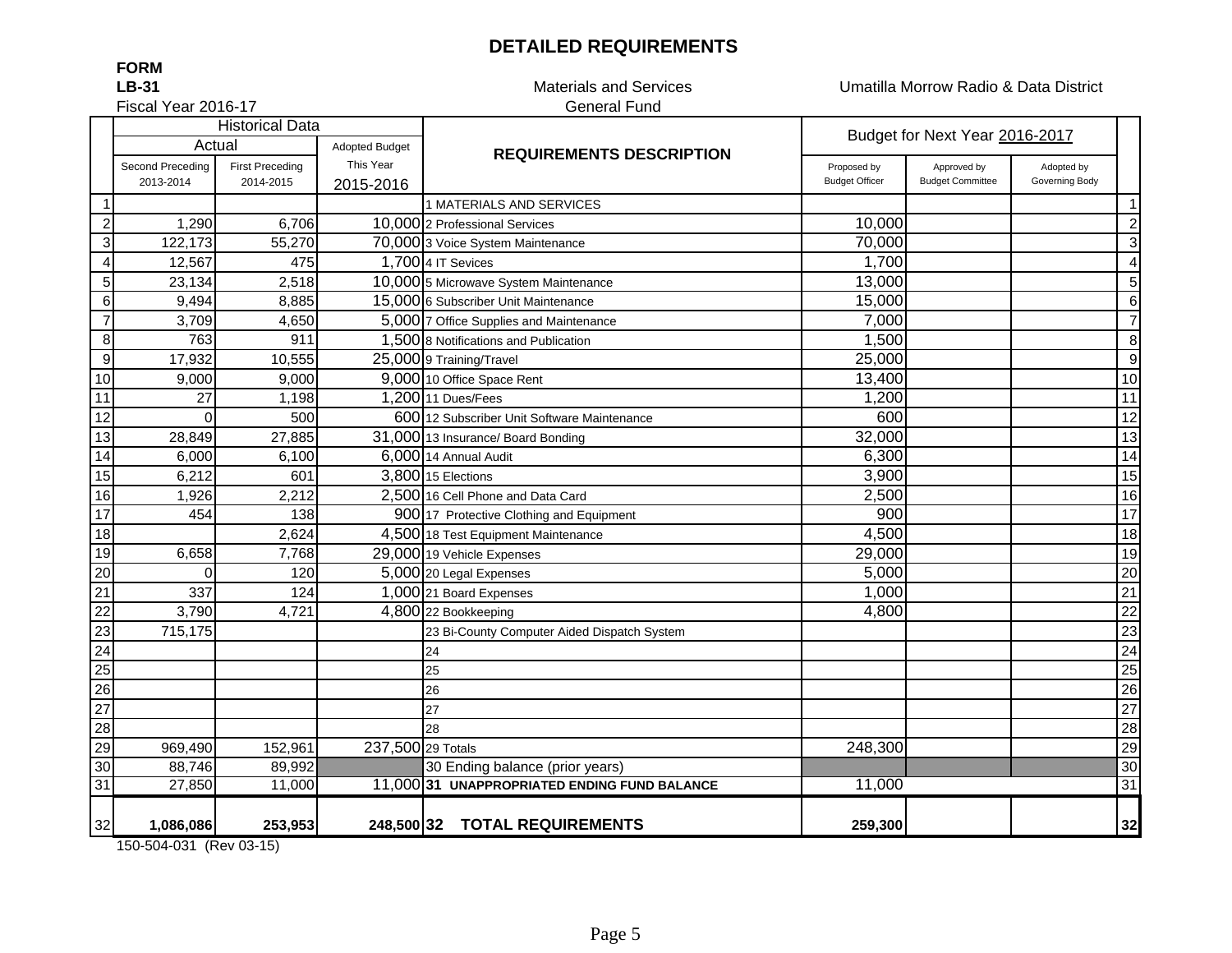## **DETAILED EXPENDITURES**

**FORMLB-31**

Fiscal Year 2016-17

 Facilities General Fund

|                           | <b>Historical Data</b> |                        |                       |                                              | Budget for Next Year 2016-2017 |                         |                |                       |
|---------------------------|------------------------|------------------------|-----------------------|----------------------------------------------|--------------------------------|-------------------------|----------------|-----------------------|
|                           | Actual                 |                        | <b>Adopted Budget</b> | <b>REQUIREMENTS DESCRIPTION</b>              |                                |                         |                |                       |
|                           | Second Preceding       | <b>First Preceding</b> | This Year             |                                              | Proposed by                    | Approved by             | Adopted by     |                       |
|                           | 2013-2014              | 2014-2015              | 2015-2016             |                                              | <b>Budget Officer</b>          | <b>Budget Committee</b> | Governing Body |                       |
| $\mathbf 1$               |                        |                        |                       | 1 FACILITIES                                 |                                |                         |                | $\mathbf{1}$          |
| $\overline{2}$            | 32,506                 | 30,418                 |                       | 38,000 2 Site Leases                         | 42,000                         |                         |                | $\overline{a}$        |
| $\ensuremath{\mathsf{3}}$ | 29,636                 | 27,917                 |                       | 68,000 3 Site Maintenance                    | 75,000                         |                         |                | $\overline{3}$        |
| 4                         |                        |                        |                       | 256,000 4 Site Development                   | 400,000                        |                         |                | $\overline{4}$        |
| 5                         |                        |                        |                       | 5                                            |                                |                         |                | 5                     |
| 6                         |                        |                        |                       | 6                                            |                                |                         |                | $\overline{6}$        |
| $\overline{7}$            |                        |                        |                       | 7                                            |                                |                         |                | $\overline{7}$        |
| $\,8\,$                   |                        |                        |                       | 8                                            |                                |                         |                | $\overline{8}$        |
| $\boldsymbol{9}$          |                        |                        |                       | 9                                            |                                |                         |                | $\overline{9}$        |
| 10                        |                        |                        |                       | 10                                           |                                |                         |                | 10                    |
| 11                        |                        |                        |                       | 11                                           |                                |                         |                | 11                    |
| $\overline{12}$           |                        |                        |                       | 12                                           |                                |                         |                | 12                    |
| 13                        |                        |                        |                       | 13                                           |                                |                         |                | 13                    |
| 14                        |                        |                        |                       | 14                                           |                                |                         |                | $\overline{14}$       |
| 15                        |                        |                        |                       | 15                                           |                                |                         |                | 15                    |
| 16                        |                        |                        |                       | 16                                           |                                |                         |                | 16                    |
| 17                        |                        |                        |                       | 17                                           |                                |                         |                | 17                    |
| $\overline{18}$<br>19     |                        |                        |                       | 18                                           |                                |                         |                | $\overline{18}$       |
|                           |                        |                        |                       | 19                                           |                                |                         |                | 19                    |
| 20<br>21                  |                        |                        |                       | 20                                           |                                |                         |                | 20<br>$\overline{21}$ |
| 22                        |                        |                        |                       | 21<br>22                                     |                                |                         |                | 22                    |
| 23                        |                        |                        |                       |                                              |                                |                         |                | $\overline{23}$       |
| 24                        |                        |                        |                       | 23<br>24                                     |                                |                         |                | 24                    |
| $\overline{25}$           |                        |                        |                       | 25                                           |                                |                         |                | $\overline{25}$       |
| $\overline{26}$           |                        |                        |                       | 26                                           |                                |                         |                | $\overline{26}$       |
| $\overline{27}$           |                        |                        |                       | 27                                           |                                |                         |                | $\overline{27}$       |
| 28                        |                        |                        |                       | 28                                           |                                |                         |                | $\overline{28}$       |
| 29                        |                        |                        |                       | 29                                           |                                |                         |                | 29                    |
| 30                        | 62,142                 | 58,335                 | 362,000 30 Totals     |                                              | 517,000                        |                         |                | 30                    |
| 31                        | 12,858                 | 16,665                 |                       | 31 Ending balance (prior years)              |                                |                         |                | 31                    |
| 32                        |                        |                        |                       | 10,000 32 UNAPPROPRIATED ENDING FUND BALANCE | 10,000                         |                         |                | 32                    |
|                           |                        |                        |                       |                                              |                                |                         |                |                       |
| 33                        | 75,000                 | 75,000                 |                       | 372,000 33 TOTAL REQUIREMENTS                | 527,000                        |                         |                | 33                    |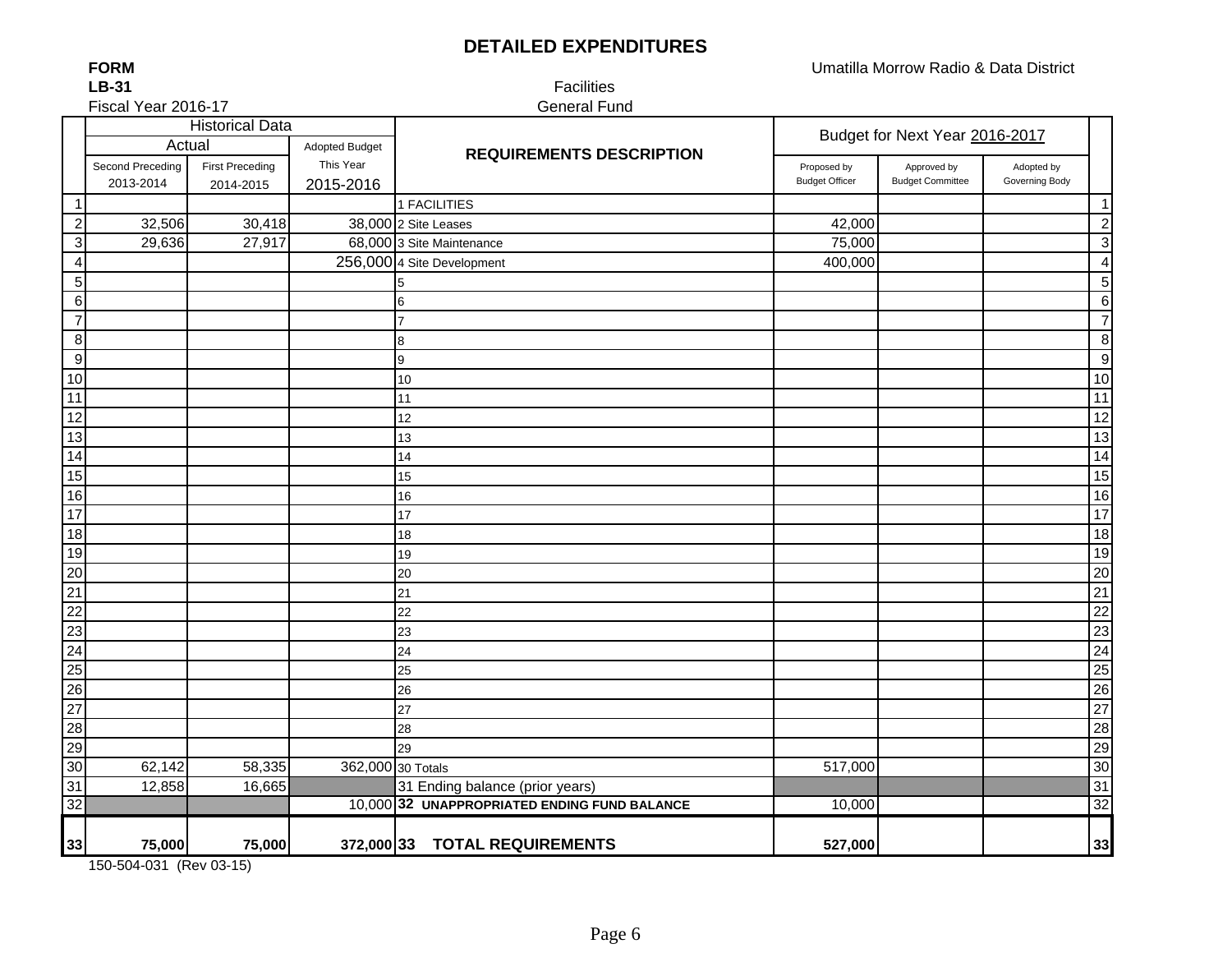## **DETAILED EXPENDITURES**

Umatilla Morrow Radio & Data District

**LB-31**Fiscal Year 2016-17

**FORM**

#### Equipment General Fund

|                  |                               | <b>Historical Data</b>              |                        |                                                          | Budget for Next Year 2016-2017       |                                        |                              |                         |
|------------------|-------------------------------|-------------------------------------|------------------------|----------------------------------------------------------|--------------------------------------|----------------------------------------|------------------------------|-------------------------|
|                  | Actual                        |                                     | <b>Adopted Budget</b>  | <b>REQUIREMENTS DESCRIPTION</b>                          |                                      |                                        |                              |                         |
|                  | Second Preceding<br>2013-2014 | <b>First Preceding</b><br>2014-2015 | This Year<br>2015-2016 |                                                          | Proposed by<br><b>Budget Officer</b> | Approved by<br><b>Budget Committee</b> | Adopted by<br>Governing Body |                         |
| $\overline{1}$   |                               |                                     |                        | 1 EQUIPMENT                                              |                                      |                                        |                              | $\mathbf{1}$            |
| $\overline{c}$   | 6,153                         | 38,135                              |                        | 58,000 2 Site Equipment                                  | 38,000                               |                                        |                              | $\overline{\mathbf{c}}$ |
| $\sqrt{3}$       | 19,904                        | 33,178                              |                        | 25,000 3 Field Equipment (Mobile, Portable, Pager Units) | 40,000                               |                                        |                              | $\mathbf{3}$            |
| $\overline{4}$   | 4,389                         | 4,368                               |                        | 10,000 4 Interoperablity Equipment                       | 10,000                               |                                        |                              | $\overline{4}$          |
| $\mathbf 5$      | 0                             | 5,615                               |                        | 30,000 5 Test Equipment                                  | 70,000                               |                                        |                              | $\sqrt{5}$              |
| $\,6\,$          | $\mathbf 0$                   | 0                                   |                        | 250,000 6 Regional Interoperability Project              | 181,483                              |                                        |                              | $\,6\,$                 |
| $\overline{7}$   |                               |                                     |                        |                                                          |                                      |                                        |                              | $\overline{7}$          |
| $\bf 8$          |                               |                                     |                        | 8                                                        |                                      |                                        |                              | $\,$ 8 $\,$             |
| $\boldsymbol{9}$ |                               |                                     |                        | 9                                                        |                                      |                                        |                              | $\boldsymbol{9}$        |
| 10               |                               |                                     |                        | 10                                                       |                                      |                                        |                              | 10                      |
| 11               |                               |                                     |                        | 11                                                       |                                      |                                        |                              | 11                      |
| 12               |                               |                                     |                        | 12                                                       |                                      |                                        |                              | 12                      |
| 13               |                               |                                     |                        | 13                                                       |                                      |                                        |                              | 13                      |
| $\overline{14}$  |                               |                                     |                        | 14                                                       |                                      |                                        |                              | $\overline{14}$         |
| 15               |                               |                                     |                        | 15                                                       |                                      |                                        |                              | 15                      |
| 16               |                               |                                     |                        | 16                                                       |                                      |                                        |                              | 16                      |
| $\overline{17}$  |                               |                                     |                        | 17                                                       |                                      |                                        |                              | 17                      |
| $\overline{18}$  |                               |                                     |                        | 18                                                       |                                      |                                        |                              | 18                      |
| 19               |                               |                                     |                        | 19                                                       |                                      |                                        |                              | 19                      |
| $\overline{20}$  |                               |                                     |                        | 20                                                       |                                      |                                        |                              | 20                      |
| $\overline{21}$  |                               |                                     |                        | 21                                                       |                                      |                                        |                              | 21                      |
| $\overline{22}$  |                               |                                     |                        | 22                                                       |                                      |                                        |                              | 22                      |
| 23               |                               |                                     |                        | 23                                                       |                                      |                                        |                              | 23                      |
| 24               |                               |                                     |                        | 24                                                       |                                      |                                        |                              | $\overline{24}$         |
| 25               |                               |                                     |                        | 25                                                       |                                      |                                        |                              | $\overline{25}$         |
| 26               |                               |                                     |                        | 26                                                       |                                      |                                        |                              | 26                      |
| $\overline{27}$  |                               |                                     |                        | 27                                                       |                                      |                                        |                              | 27                      |
| 28               |                               |                                     |                        | 28                                                       |                                      |                                        |                              | 28                      |
| 29               |                               |                                     |                        | 29                                                       |                                      |                                        |                              | 29                      |
| 30               | 30,446                        | 81,296                              | 373,000 30 Totals      |                                                          | 339,483                              |                                        |                              | 30                      |
| 31               | 24,466                        | 14,704                              |                        | 31 Ending balance (prior years)                          |                                      |                                        |                              | 31                      |
| $\overline{32}$  |                               |                                     |                        | 032 UNAPPROPRIATED ENDING FUND BALANCE                   |                                      |                                        |                              | 32                      |
| 33               | 54,912                        | 96,000                              |                        | 373,000 33 TOTAL REQUIREMENTS                            | 339,483                              |                                        |                              | 33                      |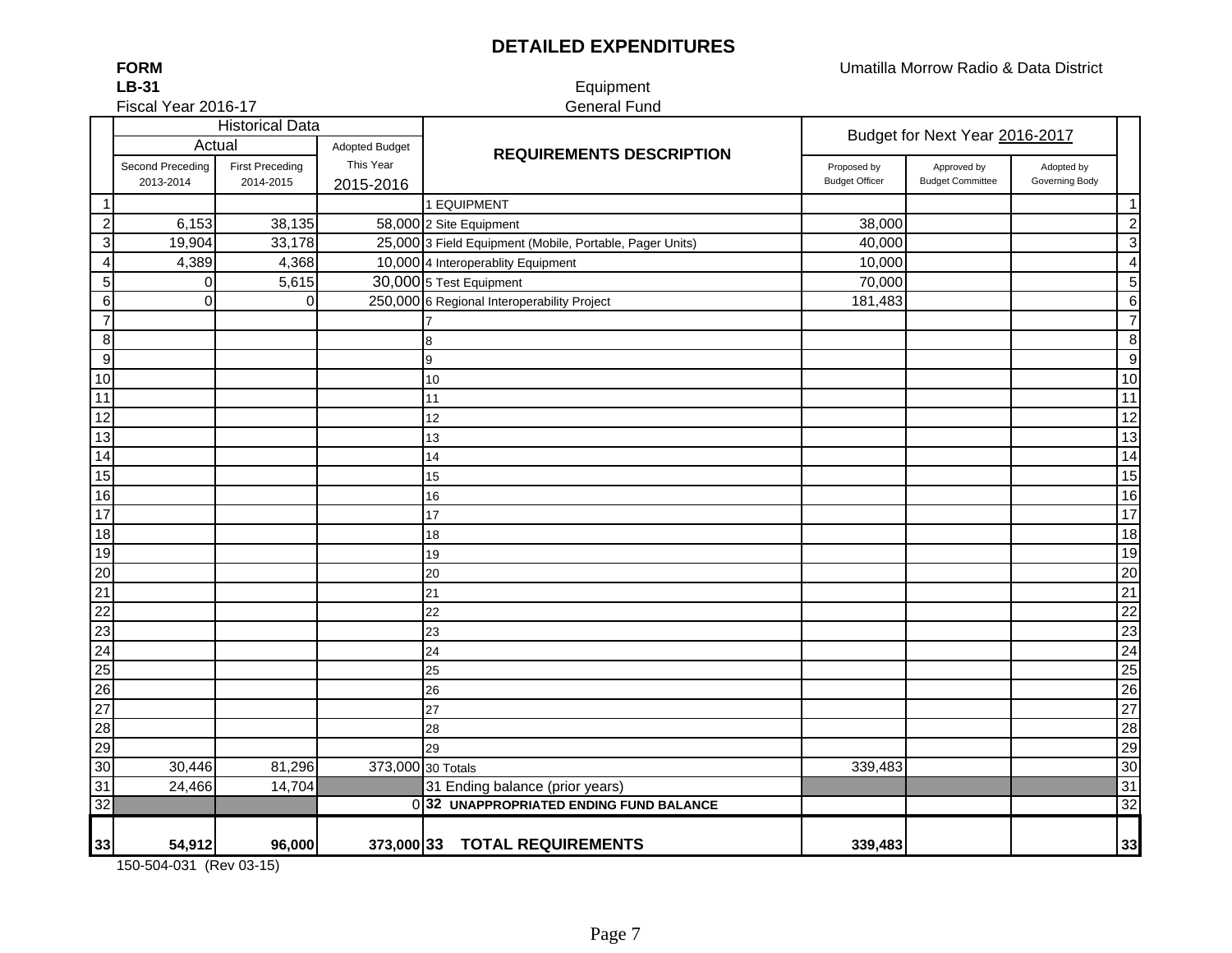#### **DETAILED REQUIREMENTS**

Umatilla Morrow Radio & Data District

÷

| <b>FORM</b>         |
|---------------------|
| LB-31               |
| Fiscal Year 2016-17 |

General Fund Infrastructure and Equipment Replacement

|                         |                               | <b>Historical Data</b>              |                        |                                                   |                                      |                                        |                              |                  | Budget for Next Year 2016-2017 |  |
|-------------------------|-------------------------------|-------------------------------------|------------------------|---------------------------------------------------|--------------------------------------|----------------------------------------|------------------------------|------------------|--------------------------------|--|
|                         | Actual                        |                                     | <b>Adopted Budget</b>  | <b>REQUIREMENTS DESCRIPTION</b>                   |                                      |                                        |                              |                  |                                |  |
|                         | Second Preceding<br>2013-2014 | <b>First Preceding</b><br>2014-2015 | This Year<br>2015-2016 |                                                   | Proposed by<br><b>Budget Officer</b> | Approved by<br><b>Budget Committee</b> | Adopted by<br>Governing Body |                  |                                |  |
|                         | 314,607                       | 5,698                               |                        | 21,113 1 Infrastructure and Equipment Replacement | 396,450                              |                                        |                              | $\mathbf{1}$     |                                |  |
| $\boldsymbol{2}$        |                               |                                     |                        | 2                                                 |                                      |                                        |                              | $\overline{c}$   |                                |  |
| $\mathbf{3}$            |                               |                                     |                        | 3                                                 |                                      |                                        |                              | $\mathbf{3}$     |                                |  |
| $\overline{\mathbf{4}}$ |                               |                                     |                        | 4                                                 |                                      |                                        |                              | $\overline{4}$   |                                |  |
| 5 <sub>5</sub>          |                               |                                     |                        | 5                                                 |                                      |                                        |                              | $\sqrt{5}$       |                                |  |
| $6 \mid$                |                               |                                     |                        | 6                                                 |                                      |                                        |                              | $6\phantom{1}6$  |                                |  |
| $\overline{7}$          |                               |                                     |                        | 7                                                 |                                      |                                        |                              | $\overline{7}$   |                                |  |
| 8 <sup>1</sup>          |                               |                                     |                        | 8                                                 |                                      |                                        |                              | 8                |                                |  |
| $\overline{9}$          |                               |                                     |                        | 9                                                 |                                      |                                        |                              | $9\,$            |                                |  |
| 10                      |                               |                                     |                        | 10                                                |                                      |                                        |                              | 10               |                                |  |
| 11                      |                               |                                     |                        | 11                                                |                                      |                                        |                              | 11               |                                |  |
| 12                      |                               |                                     |                        | 12                                                |                                      |                                        |                              | $\overline{12}$  |                                |  |
| 13                      |                               |                                     |                        | 13                                                |                                      |                                        |                              | 13               |                                |  |
| 14                      |                               |                                     |                        | 14                                                |                                      |                                        |                              | 14               |                                |  |
| 15                      |                               |                                     |                        | 15                                                |                                      |                                        |                              | 15               |                                |  |
| 16                      |                               |                                     |                        | 16                                                |                                      |                                        |                              | 16               |                                |  |
| 17                      |                               |                                     |                        | 17                                                |                                      |                                        |                              | 17               |                                |  |
| 18                      |                               |                                     |                        | 18                                                |                                      |                                        |                              | 18               |                                |  |
| 19                      |                               |                                     |                        | 19                                                |                                      |                                        |                              | 19               |                                |  |
| $\overline{20}$         |                               |                                     |                        | 20                                                |                                      |                                        |                              | 20               |                                |  |
| $\overline{21}$         |                               |                                     |                        | 21                                                |                                      |                                        |                              | 21               |                                |  |
| $\overline{22}$         |                               |                                     |                        | 22                                                |                                      |                                        |                              | $\overline{22}$  |                                |  |
| 23                      |                               |                                     |                        | 23                                                |                                      |                                        |                              | 23               |                                |  |
| 24                      |                               |                                     |                        | 24                                                |                                      |                                        |                              | $\overline{24}$  |                                |  |
| $\overline{25}$         |                               |                                     |                        | 25                                                |                                      |                                        |                              | 25               |                                |  |
| $\overline{26}$         |                               |                                     |                        | 26                                                |                                      |                                        |                              | 26               |                                |  |
| 27                      |                               |                                     |                        | 27                                                |                                      |                                        |                              | $\overline{27}$  |                                |  |
| 28                      |                               |                                     |                        | 28                                                |                                      |                                        |                              | 28               |                                |  |
| 29                      |                               |                                     |                        | 29                                                |                                      |                                        |                              | 29               |                                |  |
| 30                      | 314,607                       | 5,698                               |                        | 30 Total                                          | 396,450                              | 0                                      |                              | $0\overline{30}$ |                                |  |
| 31                      | 618,508                       | 51,805                              |                        | 31 Ending balance (prior years)                   |                                      |                                        |                              | 31               |                                |  |
| 32                      |                               | 327,220                             |                        | 32 UNAPPROPRIATED ENDING FUND BALANCE             |                                      |                                        |                              | 32               |                                |  |
| 33                      | 933,115                       | 384,723                             | $21,113$ 33            | <b>TOTAL REQUIREMENTS</b>                         | 396,450                              | 0                                      |                              | 0 33             |                                |  |